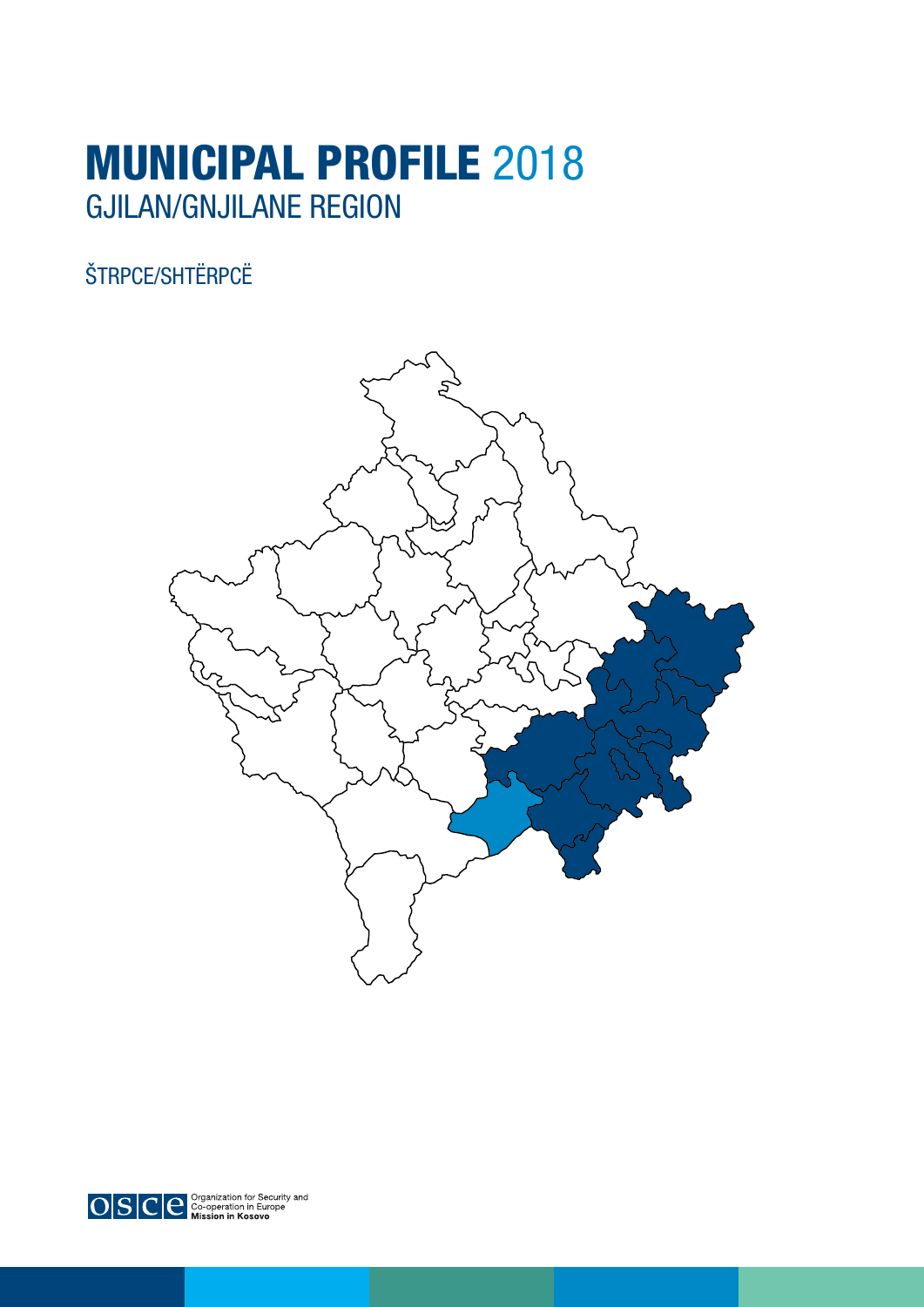# ŠTRPCE/SHTËRPCË

The OSCE regional centre Gjilan/Gnjilane covers 11 municipalities, including Štrpce/Shtërpcë, and has teams working in all of them.

#### AREA AND POPULATION

The municipality of Štrpce/Shtërpcë is located in the southeastern part of Kosovo covering an area of approximately 247 km² and includes Štrpce/Shtërpcë town and 16 villages. According to the 2011 Kosovo Population and Housing Census, the total population is 6,949.

#### Ethnic composition

| 1. Kosovo Albanians | 3,757         |
|---------------------|---------------|
| 2.Kosovo Serbs      | 3,148         |
| 3.Kosovo Roma       | 24            |
| 4.Kosovo Bosniaks   | $\mathcal{P}$ |
| 5.Kosovo Ashkali    |               |
| 6.0ther             |               |
| 7.Not specified     | 10            |
|                     |               |

(source: Kosovo Agency of Statistics)

According to the census conducted in 1991\*, there were 4,300 Kosovo Albanians, 8,138 Kosovo Serbs and 17 Kosovo Montenegrins in the municipality. There is no data from the census conducted in 1981, as Štrpce/Shtërpcë was not a separate municipality at that time.

According to the UNHCR statistics, 961 displaced persons have returned to the municipality since 1999, of them 517 Kosovo Serbs,one (1) Kosovo Roma and 443 Kosovo Albanians.

\*The 1991 census is not accepted by Kosovo Albanians as legitimate.

#### GOVERNING STRUCTURES AND POLITICAL OVERVIEW

The total number of voters in Štrpce/Shtërpcë municipality registered for the municipal elections held in October is 13,781<sup>1</sup>, voters including out-of-Kosovo voters. The voter turnout was 57.22% or 7,886 voters (source: Central Election Commission).

#### The 2017 municipal assembly election results were as follows: The current seat distribution is as follows:

|                       | ∎74.04% |
|-----------------------|---------|
| $\blacksquare$ 12.98% |         |
| $12.98\%$             |         |

SL Serbian List

ISHS Albanian Initiative for Syrinikë PDK Democratic Party of Kosovo

11 seats 2 seats 2 seats

### 247 km<sup>2</sup><sub>area</sub>  $16$ villages



<sup>1.</sup> The overall population figure presented above is taken from the 2011 census (or authoritative estimates where the census figure is not available),whereas the voters list is a reflection of all people with a civil registration entry in the municipality. In some cases, the voters list figure is higher than or similar to the overall population number due to insufficient updating of the civil registry or a significant proportion of people registered in the municipality but actually living elsewhere or abroad.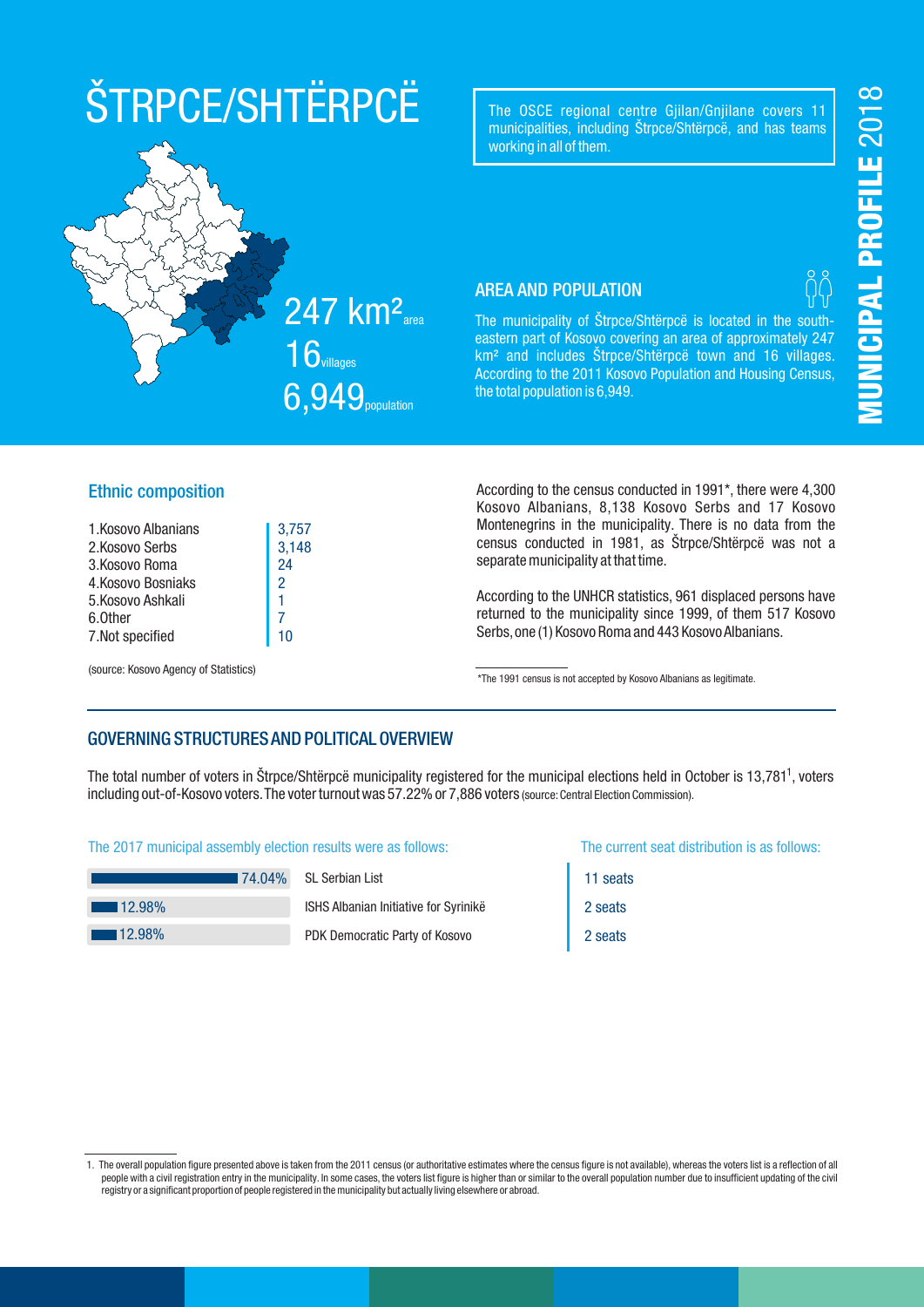# ŠTRPCE/SHTËRPCË

#### **LEGISLATIVE**

TITUTT

The Municipal Assembly has 15 seats distributed among three (3) political entities, 11 members are Kosovo Serb and four (4) are Kosovo Albanian; eight (8) are women. The Municipal Assembly Chairperson is Predrag Grbić (SL) and the Deputy Municipal Assembly Chairperson for Communities is Garip Sahiti (PDK)\*.

\*According to the Law on Local Self-Government, a municipality with more than ten (10) per cent of residents belonging to communities in numerical minority position in that municipality is required to appoint a deputy mayor for communities and a deputy municipal assembly chairperson for communities.

#### **EXECUTIVE**



#### Structure of municipal executive and the executive's political affiliations.

The municipality is headed by Mayor Bratislav Nikolić (SL), reelected for his third term as mayor with 73.58% of votes in the first round of the 2017 municipal elections. In the 2013 municipal elections, Mayor Nikolić won with 56.25 % of votes in the second round. Deputy Mayor is Ivica Tanasijević (SL) and Deputy Mayor for Communities is Fikri Hasani (PDK).

There are eight (8) municipal departments. Seven (7) departments are run by men directors: general administration (PDK); budget and finance (SL); health and social welfare (LDK); emergency and public services (SL); education, youth, culture and sport (SL); planning, reconstruction and urban development (SL); and economic development, tourism, agriculture and forestry (SL), one (1) director is not yet appointed: geodesy, cadastre and property. In the previous mandate (2013-2017), all directors were men (source:municipal information officer).

#### JUDICIARY

The Basic Court of Ferizaj/Uroševac has a branch in Štrpce/Shtërpcë with two (2) judges, one (1) is Kosovo Bosniak and one (1) is Kosovo Gorani; one (1) woman and one (1) man.

The Ferizaj/Uroševac Basic Prosecutor's Office covers the municipality (source:Ferizaj/Uroševac Basic Court).

#### SECURITY PRESENCE



As for the international military presence, US KFOR covers the area (source:Kosovo Police).

### **ECONOMY**  $\bigcirc$

MUNICIPAL PROFILE 2018

The economy of Štrpce/Shtërpcë is predominantly based on agriculture, mainly raspberry production, tourism, and small businesses. The approximate number of registered private businesses is 167. There are no exact data on the number of employees in the private sector (source: municipal directorate of economic development, tourism, agriculture and forestry).

#### PUBLIC SERVICES

#### **Infrastructure**



The overall status of infrastructure in the municipality is assessed as good.All the main roads connecting villages with the urban centre are asphalted. Water supply and sewage systems are connected to the households in most of the villages. Since August 2009, power supply has been improved, as residents have started paying electricity bills (source: municipal directorate of planning, reconstruction, and urban development).

#### **Health**



The primary health care system currently includes one (1) municipal family health centre located in Štrpce/Shtërpcë town and seven (7) health houses in both Kosovo Serb and Kosovo Albanian villages.The health sector has 22 employees, including doctors, nurses and support staff that work under the Kosovo system; ten (10) women and 12 men. Approximately 200 staff are working in the Serbia-run healthcare facilities in the municipality.

All communities have access to health care and health facilities regardless of the system under which they operate (source: municipal directorate of health and social welfare).

#### Education



There are six (6) primary schools and two (2) secondary schools with 2,500 pupils and 244 teachers, of them three (3) primary and one (1) secondary schools follow Serbian curriculum, and one (1) kindergarten with 95 children and seven (7) teachers in Štrpce/Shtërpcë town (source: municipal directorate of education, youth, culture and sport).